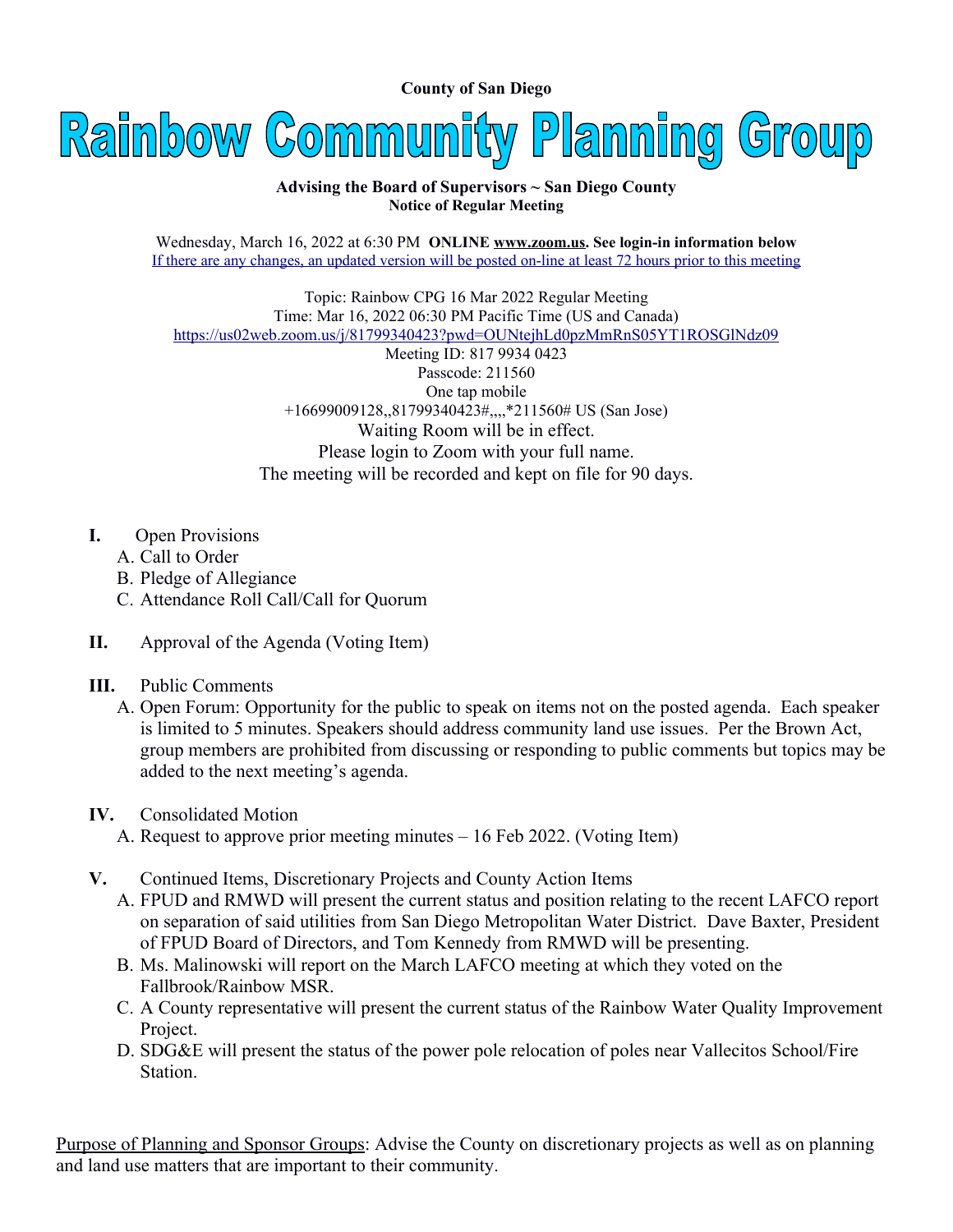- **VI.** Old Business and Reports
	- A. Announcements and Correspondence Received Chair Georgantas Resignation of Mrs. Zakrajsek.
	- B. Architectural Subcommittee Report Ms. Malinowski will present a proposed letter to District 5 County Supervisor Desmond with a copy to Murali Pasumarthi in support of the Community Identity Sign Program. A copy of the proposed letter is attached to this agenda. (Voting item)
	- C. Social Media Subcommittee Report Ms. Malinowski
	- D. Parks and Beautification Subcommittee Report Mrs. Sheehan
	- E. I-15 Corridor Design Review Board Mr. Doud
	- F. Roads and traffic status Dr. Kurland
	- G. Water and Environmental Issues Report Dr. Kurland
	- H. ARC Update & Community News Chair Georgantas
	- I. Cannabis and Social Equity Program update Mr. Doud
	- J. Vallecitos School District update Dr. Kurland
	- K. Rainbow CPG Boundary Realignment continuing discussion.
	- L. Member/Administrative Reports
- **VII.** New Business
	- A. Approval for Reimbursement for one Name Plate (Zakrajsek) -- Mr. Rasp \$16.20 (Voting Item)
	- B. Elections will be held for Chair, Vice Chair and Secretary. (Voting item)
- **VIII.** Call for Agenda Items for next meeting.
	- A. Agenda items can be submitted up until the next meeting's agenda is posted at the meeting site.
	- B. Continuance of Teleconferencing Meeting Option Pursuant to Government Code Section 54953(e). Motion: Pursuant to Government Code section 54953(e)(3), a motion to find the legislative body has reconsidered the circumstances of the State of Emergency and state and local officials continue to recommend measures to promote social distancing. (Voting Item)
- **IX.** Adjournment

Respectfully submitted, Mark DiVecchio Secretary, RCPG